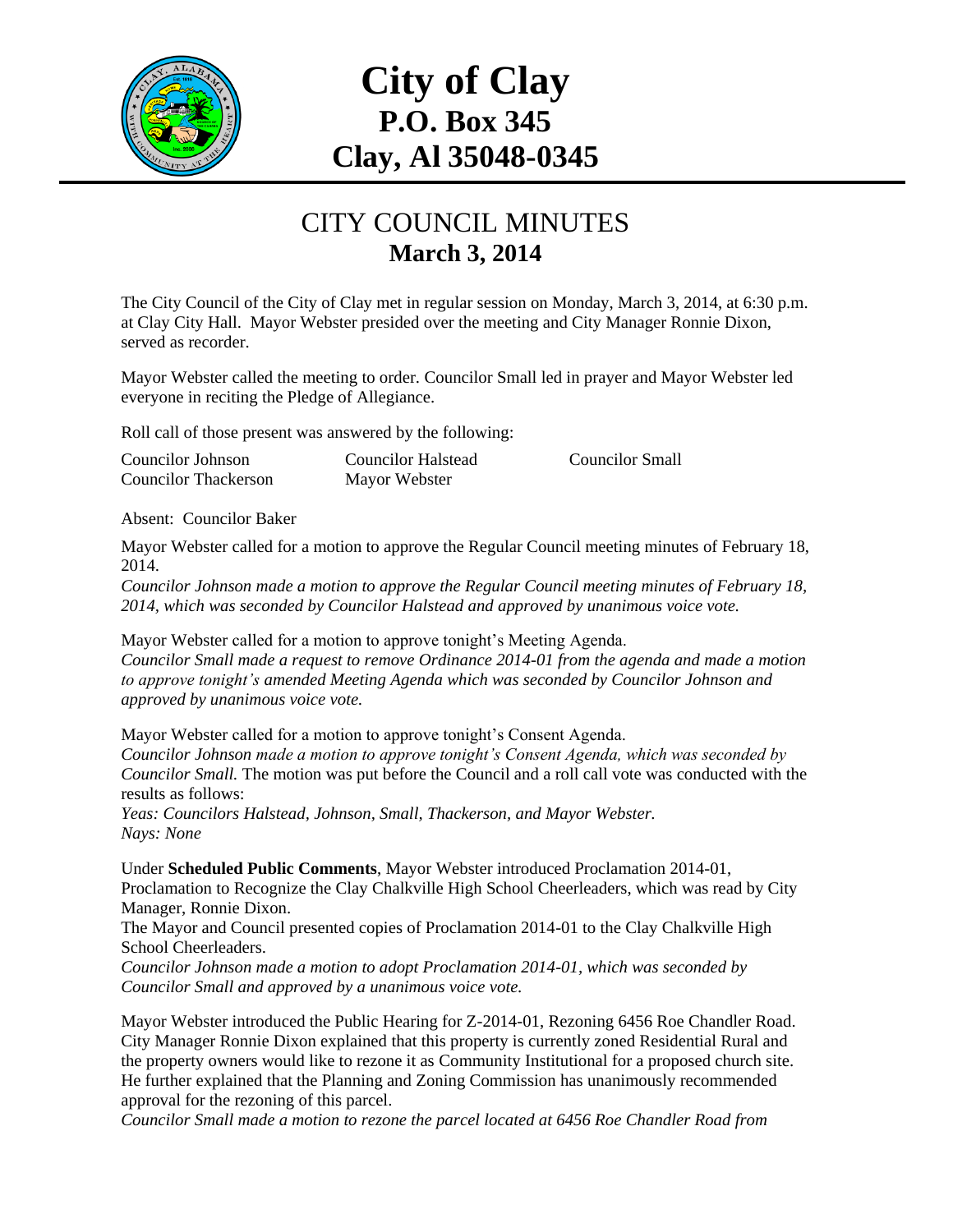

## **CITY OF CLAY CITY COUNCIL MINUTES March 3, 2014**

*Residential Rural to Community Institutional, which was seconded by Councilor Johnson and approved by a unanimous voice vote.*

Under **Reports from Standing Committees** Mayor Webster stated that he had nothing new to report on the **Finance Committee**.

Councilor Baker was not present for a report from the **Public Safety Committee**.

Councilor Halstead was recognized for a report from the **Committee on Annexations, Business Development, and the Building Inspections Department**. Councilor Halstead reported that Super Nails has moved their location to Deerfoot Parkway in the Piggly Wiggly Shopping Center.

Under **Committee on Schools, Seniors Advisory Board Liaison and Planning and Zoning Councilor Ex-Officio**, Councilor Johnson again congratulated the High School Cheerleaders for winning first place at the Cheersport Competition. She also congratulated the Clay Chalkville Middle School Cheerleaders for achieving third place in the same competition. The Seniors are planning a trip to Savannah later in March.

Councilor Small was recognized for a report from the **Public Works Department and Library Board**. He called on Library Director, Karen Moody who announced that the library will host Kevin Manning for a "Night Sky Explained" program on March 25 at the Community Center. Councilor Small announced the Library Board will meet on March 11 and reiterated the Public Works Department is still waiting for cooperative weather to begin road repairs.

**Councilor Thackerson** was recognized for a report on the **Parks and Recreation Committee.** He asked Mr. Dixon for a report on Cosby Lake. Mr. Dixon explained that the Master Plan for Cosby Lake was never completed beyond the conceptual drawing. After speaking with Nimrod Long they have submitted a proposal to complete the Master Plan for \$19,500.00. This will include architectural plans for pavilions, parking lots, restrooms, fences, and additional walking trails. Mr. Dixon further explained that a Resolution has been prepared to allow the Mayor to enter into a contract with Nimrod Long for the completion of the Master Plan at Cosby Lake Park. *Councilor Thackerson made a motion to approve Resolution 2014-04, A Resolution Authorizing the Mayor to Enter Into a Contract with Nimrod Long and Associates to Begin Phase II of the Cosby Lake Master Plan. The motion was seconded by Councilor Small and approved by a unanimous voice vote.*

Mr. Dixon then announced that Nimrod Long has submitted a proposal to begin a Master Plan for Bryant Park for \$3,750.00. This plan will restore the baseball field, create a concession stand, restrooms, and address the playground and potential dog park. Mr. Dixon explained that a condition of the City being given the land at Bryant Park is that the baseball field must remain a part of the park. Mr. Dixon further explained that a Resolution has been prepared to allow the Mayor to enter into a contract with Nimrod Long for a Master Plan at Bryant Park.

*Councilor Thackerson made a motion to approve Resolution 2014-05, A Resolution Authorizing the Mayor to Enter Into a Contract with Nimrod Long and Associates to Create a Master Plan for Bryant Park. The motion was seconded by Councilor Halstead and approved by a unanimous voice vote.*